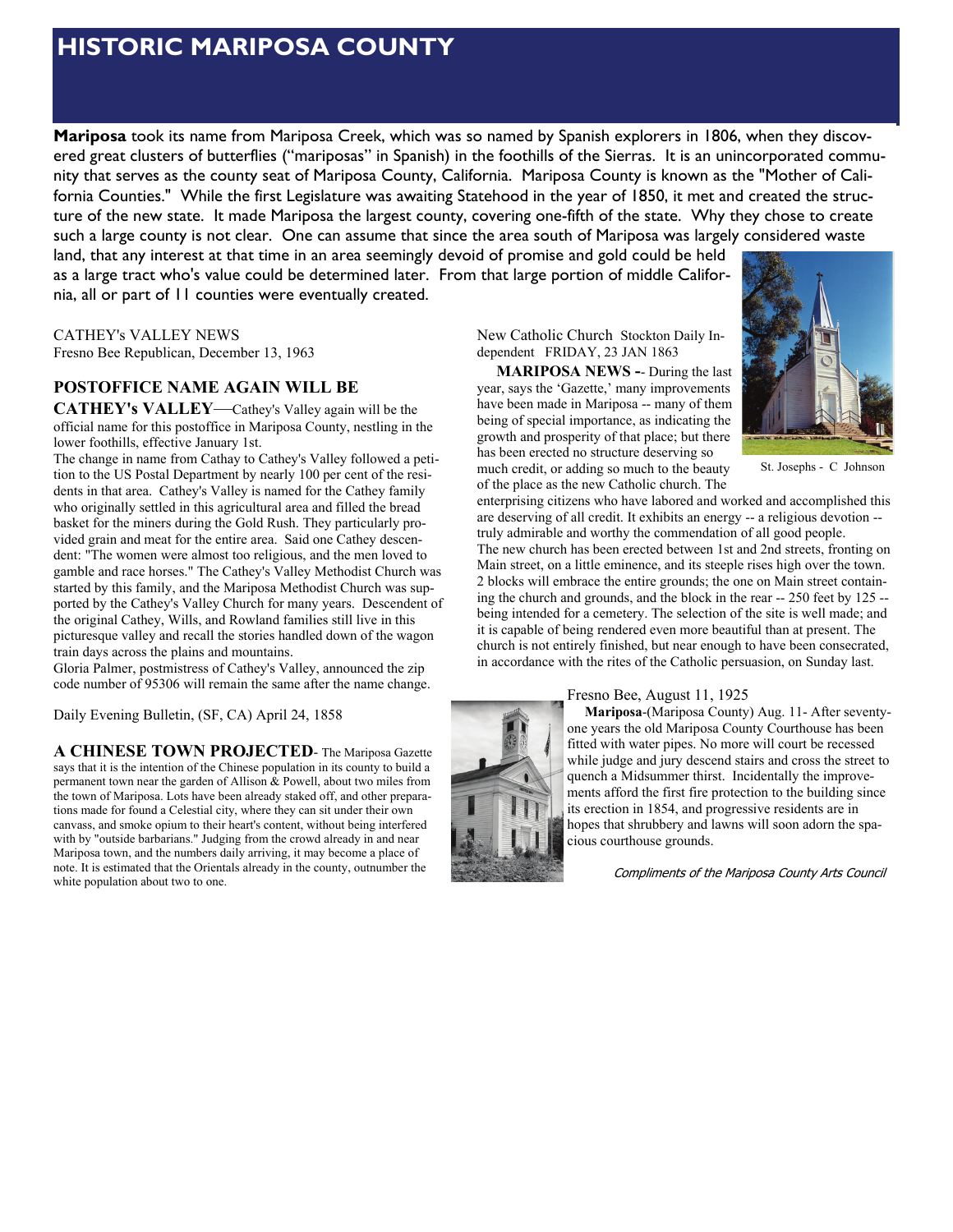**MORMON BAR** - Mormon Bar was first mined in 1849 by members of the Mormon Battalion. They, however, stayed only a short time and their places were taken at once by other miners. Later, thousands of Chinese worked the same ground over again. **Location**: On small auxiliary rd on right, 500 ft SE of intersection of State Hwy 49 and Ben Hur Rd, 1.8 mi S of Mariposa

**BEAR VALLEY** - First called Johnsonville, Bear Valley had a population of 3,000, including Chinese, Cornish, and Mexicans. During 1850-60 when Col. John C. Frémont's Ride Tree and Josephine Mines were producing, Frémont's elegant hotel, Oso House, was built with lumber brought around the Horn. It no longer stands. After a fire in 1888, structures were rebuilt. Some still standing are Bon Ton Saloon, Trabucco Store, Odd Fellows Hall, school house and remains of jail. **Location**: On State Hwy 49, Bear Valley

**COULTERVILLE** - George W. Coulter started a tent store here in early 1850 to supply the hundreds of miners working the rich placers of Maxwell, Boneyard, and Black Creeks. He also built the first hotel, water for it was pumped from a well by two Newfoundland dogs. Originally called Banderita from the flag flying over Coulter's store, the settlement became Maxwell Creek when the post office was established in 1853, but the name was changed the following year to honor Coulter. The family of Francisco Bruschi, who erected the first permanent building here, provided the town's leading merchants for over eighty years. Despite their crude methods, and with only wood for fuel, the nearby quartz mines operated for years and produced millions of dollars worth of gold, Andrew Goss built the first stamp mill for crushing their ore. **Location**: County Park, NE corner of intersection of County Hwy J20 and State Hwy 132, Coulterville

HORNITOS - Hornitos, 'little ovens,' derived its name from the presence of many old Mexican stone graves or tombs built in the shape of little square bake ovens and set on top of the ground. The town seemed to have been settled by an undesirable element driven out of the adjoining town of Quartzburg, but as the placers at Quartzburg gave out, many of its other citizens came to Hornitos. It became the first and the only incorporated town in Mariposa County.

**Location**: 11 mi W of Bear Valley on County Road J16, Hornitos

**AGUA FRIA** - One-quarter mile north of Carson Creek, a tributary of Agua Fria Creek, was located the town of Agua Fria, in 1850-51 the first county seat of Mariposa County. One of the original 27 counties in California, Mariposa County comprised one-sixth of the state-all of what is now Merced, Madera, Fresno, Tulare, Kings, and Kern Counties-until 1852, while mining was the main industry of region. The town of Mariposa became the seat of government in 1852, and the courthouse there was completed in 1854. **Location**: 4189 State Hwy 140, 3.2 mi W of Mariposa

**SAVAGE TRADING POST** - Here, in 1849, James D. Savage established a store built of logs. He engaged in trading and mining. In spring of 1850, fearing Indian depredations, he moved to Mariposa Creek, in December his store and others were pillaged and burned. A volunteer battalion was formed and Savage, elected mayor, went in pursuit of the tribe. Their secret hideout in Yosemite Valley was discovered and the war brought to a quick end. Major Savage was killed by a political opponent in August 1852. **Location**: On State Hwy 140, 8 mi W of El Portal

**MARIPOSA COUNTY COURTHOUSE** - This mortise-and-tenon Greek Revival courthouse, erected in 1854, is California's oldest court of law and has served continuously as the seat of county government since 1854. During the 19th century, landmark mining cases set-



ting legal precedent were tried here, and much United States mining law is based on decisions emanating from this historic courthouse. **Location**: 10th and Bullion Sts, Mariposa

**Mariposa County Jail -** This stone edifice is the second jail to have served Mariposa County since the early 1850's. The first jail was constructed in 1852 of logs cut from an area known as "Logtown," located behind the present public and fraternal cemeteries. Located near the creek behind the Trabucco Warehouse, the first jail was burned in the fire of 1858 which consumed most of the south end of town. Its replacement was built that same year, at a cost to the county of \$14,770. **Location**: Bullion at 4th Steet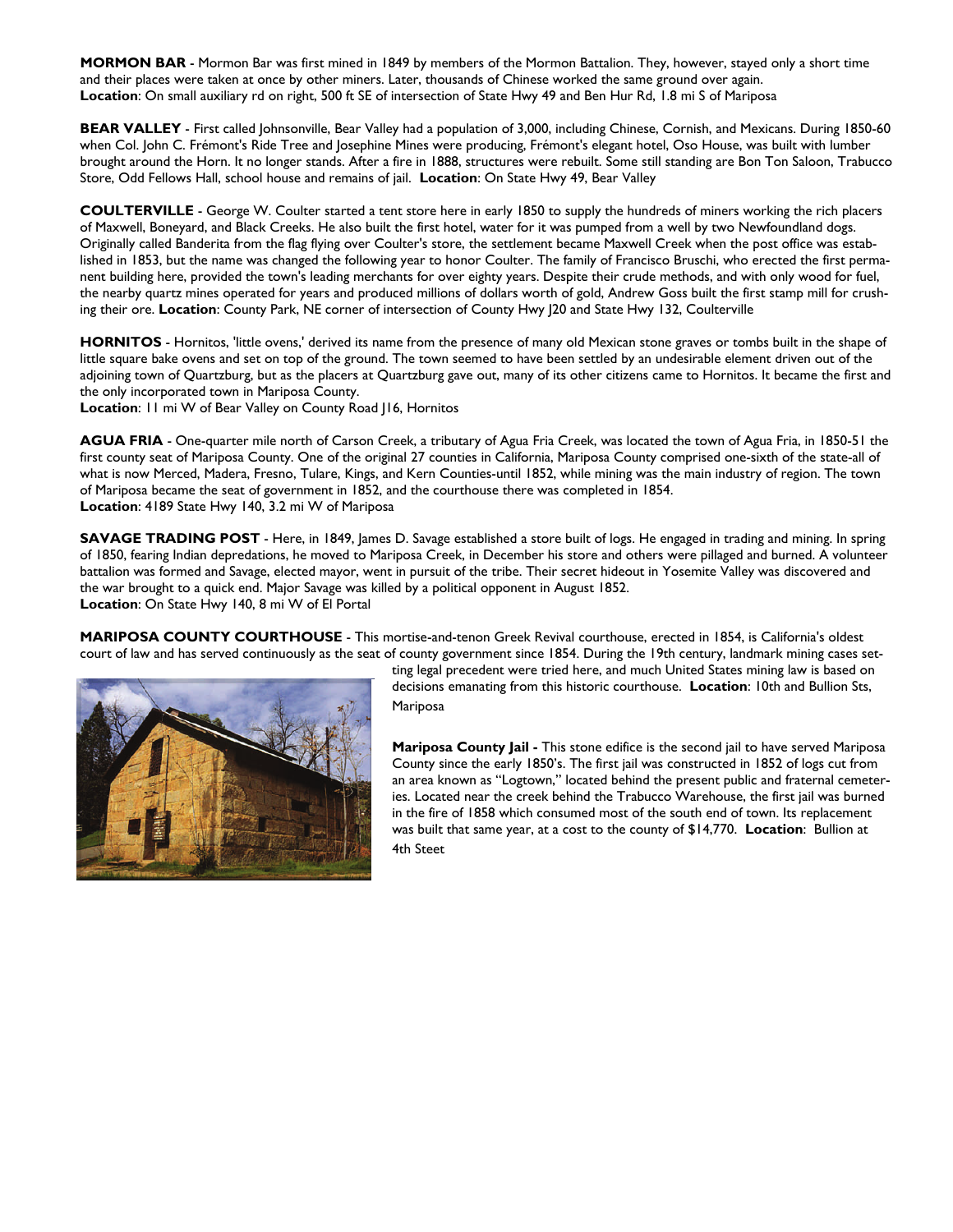# **MARIPOSA COUNTY NOW**

# **Mariposa County**

Mariposa County is home to a good portion of Yosemite National Park. Nestled in the western foothills of the Sierra Nevada, historic Mariposa is laid out on a grid made up of one main street and a dozen side streets. Mariposa is located at 2,000 feet in elevation. A good deal of the local economy is related to Yosemite and tourism. At the 2000 census Mariposa population was 17,130. The county has a total area of 1,463 square miles of which 1,451 square miles of it is land and 12 square miles of it is water. The primarily white population has 11.8 people per square mile who are separated by sprawling cattle ranches and towering mountains. Many of the largest group of Native Americans, the Southern Miwok, still live in the region. They lived in Northern California on the western slopes of the Sierra Nevada mountains. Their history and lifestyle are on display in Yosemite.

The area is ideally suited for those interested in outdoor activities and rural community life. Mariposa County offers a wide variety of recreational opportunities from hiking and camping, to boating at Lake McClure and Lake Don Pedro; fishing in the Merced River for the big Rainbows as well as in many other streams and lakes; picnicking with the family to horseback riding, gold panning and on and on.

**Plants and Animals** Groves of Giant Sequoias occur along a narrow band of altitude on the western side of the Sierra Nevada. Giant Sequoias are the most massive trees in the world. Regional species: Ponderosa pine and Jeffrey pine, California Black Oak, Incense-Cedar, Giant Sequoia, Lodgepole Pine, Red Fir, Mountain Hemlock, Sierra Juniper, with Mountain Chickadee, Dark-eyed Junco, Western Gray Squirrel, Mule Deer, American Black Bear , Sage Grouse, Great Grey Owl, Golden-mantled Ground Squirrel, Marten, Hermit Thrush, Steller's Jay, Red Tailed Hawk, coyote, White-headed Woodpecker, and naturally—Monarch Butterfly.



### **Transportation**

The Yosemite Area Regional Transportation System (YARTS) serves Mariposa County and Yosemite: 1-877-989-2787. Hwy 140 is a designated AMTRAK Route to Yosemite with rail service 35 miles away, in Merced. Mariposa County Transit operates two systems: Dial-A-Ride and the Senior and VA system structured to the special needs of seniors and veterans. Both systems run Monday through Friday. For information call 966-5315 or 966-RIDE.

### **John C. Fremont Hospital** (209) 966-3631

Mariposa County is fortunate to have John C. Fremont Hospital and Clinic has the only 24-hour Emergency Room in Mariposa and Eastern Madera Counties. Medical Clinic, Acute Care, Long Term Care, Outpatient Surgery, Home Health/Hospice, Private Duty

Compliments of the Mariposa County Arts Council